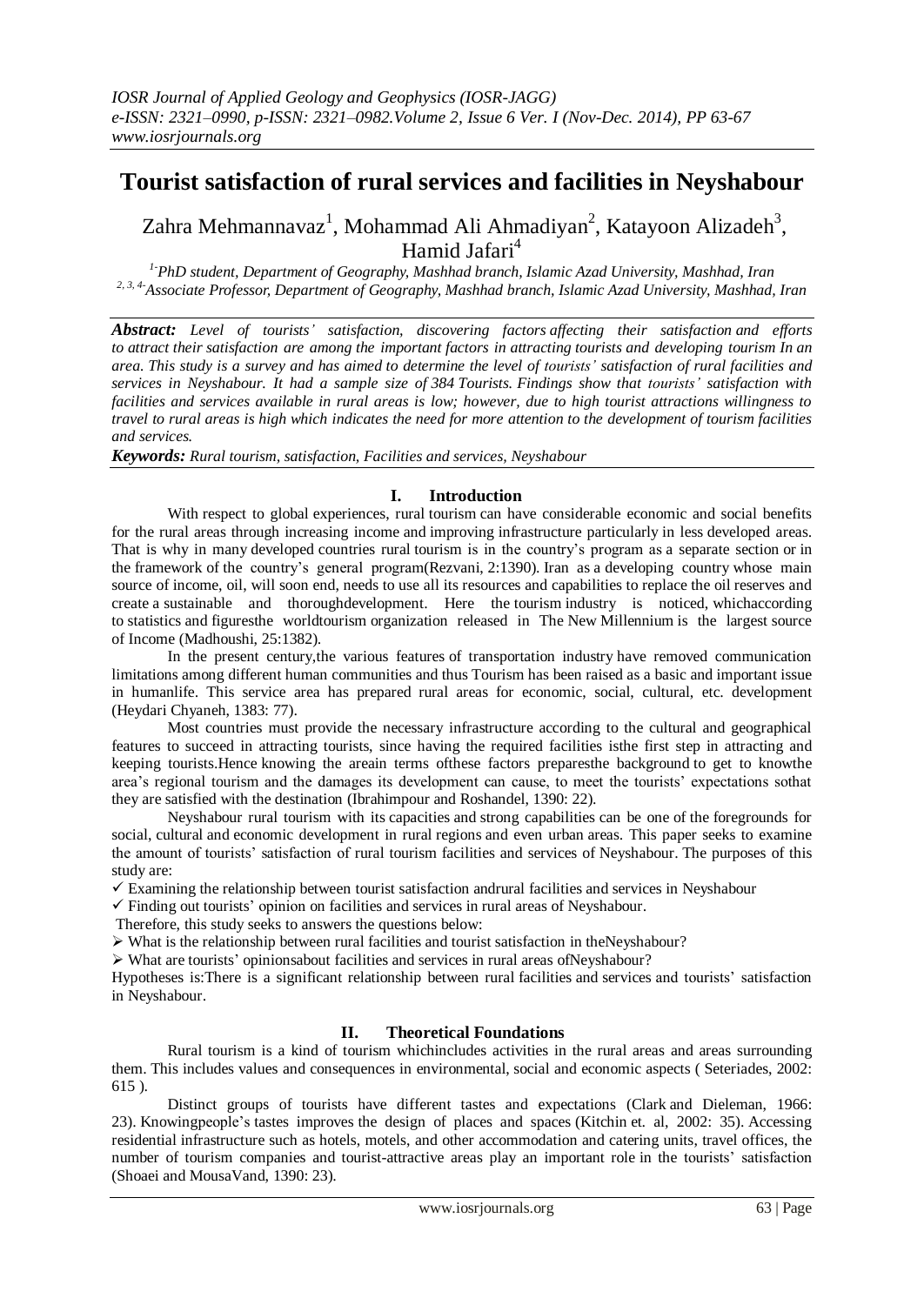Satisfaction can be considered the feeling when somebody achieves a dream. Satisfaction requires asatisfier which is the prize orany condition or foreign state that will lead to the fulfillment or satisfaction. From the point of view of sociologysatisfaction leads to increase of administrative systems' legitimacy and stability andin terms of management it is one of the basic and inevitable principles of quality management science perspective, and is an equally important criterion inthe context of business excellence models (Firouz Abadi and Imani Jajarmi, 1391: 91-61).

#### **3.1. Tourism definition**

#### **III. Literature Review**

Up to now tourism has been under study and discussion from view of different science like economics, sociology, and geography and based on any views has raised various definitions that Rezvani (1996) accumulates the collection of them under title as geography and tourism industry. For example Artobruman has defined tourism the fallowing: " tourism contains travels collection that it performs due to rest, fun, experience and other vocational activities or due to take part in the specific ceremonies and it is temporary and passing that tourist don't exist in her/himself address. It is clear that persons, who perform permanent vocational travel between her/himself address and place of work, don't include to this definition" ( Rezvani , 1996 ) .

From view of sociology, tourism is a relations collection that person creates with others in her/himself temporary address. According to Honziker-krapph, tourism is relation collection that it creates from travel and residence of one nonnative person without having permanent address and job. The definition was acceptable by international council of science experts in tourism for times. According to Morgan Rout, tourism in literal meaning is travel of persons that go away from themselves address temporary until they granted vital, cultural and personal needs in form of a consumer of economic and cultural goods. In competitions that tourism international union held to gain general definition for tourism, the fallowing definition is selected. According to this definition "tourism is collection of changing place of persons and actions that conclude from it. The changing caused by come true demands that they force person to movement and there are potentially in any person by different intensity and weakness.

Today tourism phenomena is more than simple phenomena of visit and return visit and obtain specific importance that it is called as a huge, producer and main industry. In many advanced countries and some of countries exist many attractions of historical, cultural, natural and facilities of tourism attracted (Tulaii, 2007).

The grate portion of nation income supplies with tourism development. It isn't UN due that most of countries, especially countries that have more historical, cultural and natural attractions, try to obtain more options in absorption of different countries tourists and get foreign exchange income for themselves by creating and development of necessary touristic facilities.

On the other hand, tourist is foreign person for travel, tourism, and sports .The residence is not less than 24 hours and not more than 2 months. According to a Committee on 22 January 1937, the following definition for tourists can be justified: a person who travels to a country for 24 hours or more and usually has the right to stay there (Moradi, 2007: 9 -14).

#### **3.2. Classification of Tourism**

Classification of tourism is the important tool to understand the capacity of the country according to get the competitive advantages by focusing in some types of them. According to World Tourism Organization (UNWTO) in 1993 defined the word of tourism as the following: "travel to and stay in places outside their usual environment for more than twenty-four (24) hours and not more than one consecutive year for leisure, business and other purposes not related to the exercise of an activity remunerated from within the place visited."

- United Nations In 1994 classified three forms of tourism in its Recommendations on Tourism Statistics:
- Domestic tourism, which involving residents of a given country traveling only within this Country.
- Inbound tourism, involving non-residents of a given country that traveling within this country.
- Outbound tourism, which involving residents of a country traveling to the other countries.
- In June 1991, the International conference held by organizing the World Tourism Organization and government of Canada about the travel and tourism statistics in Ottawa. Their defining words, phrases and their classification decisions were taken which are as below:
- Tourism, is the things or acts that the person who travelled doing in a place outside of his/her normal environment, the traveling take long not more than a year and its purpose is to fun, business or other activities.
- Traveler or tourist (overnight visitor) is someone who spent at least a night in public or private residence at the site visit.
- Same day visitor or one day tourist is someone who is staying in a place but not for the night.
- Based on the above classification, the governments must focus their forces to promote international tourism by making their strategies base on their capacity to attract travelers.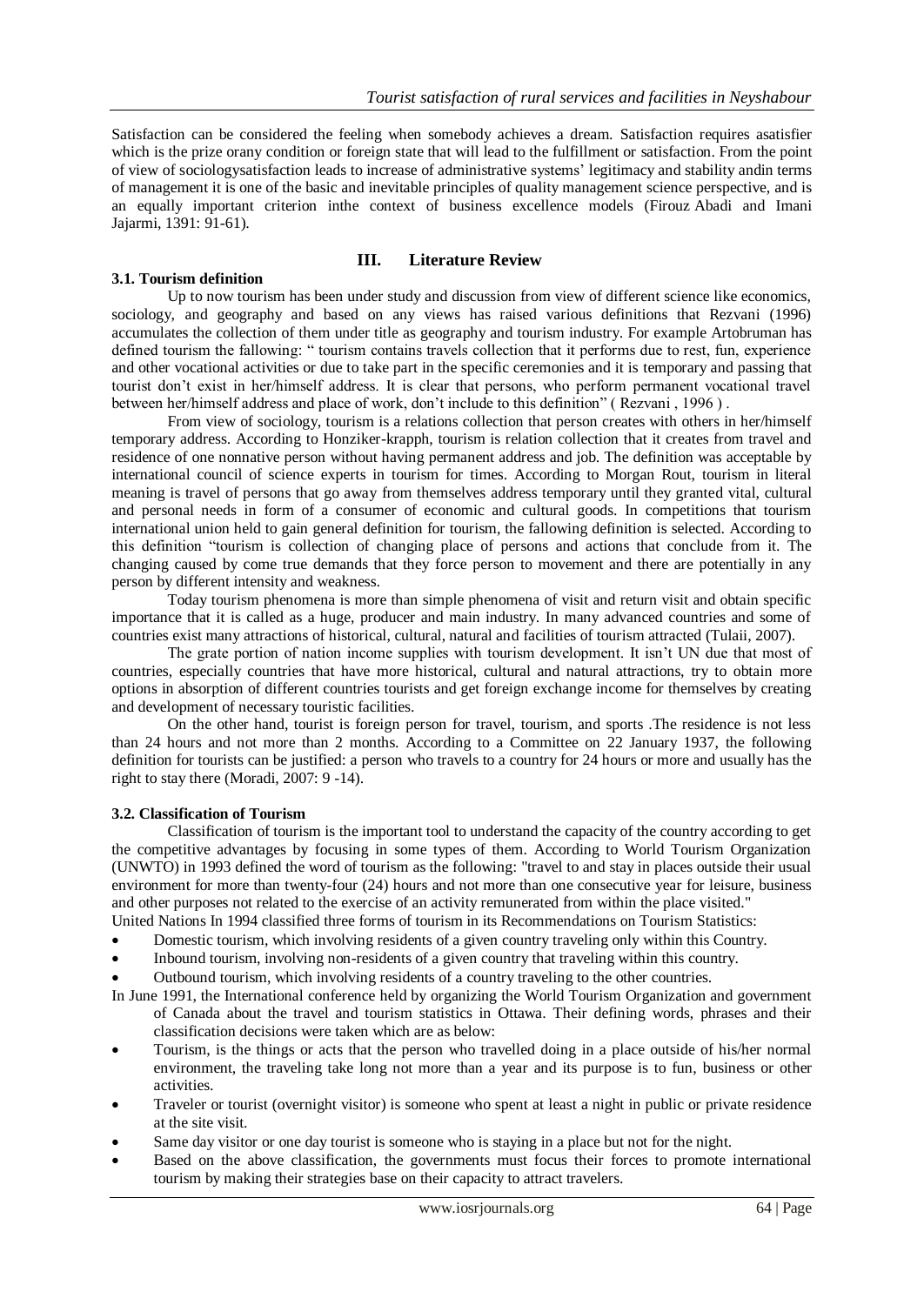## **3.3. History of tourism industry in Iran**

Tourism shaped in Iran from the second decade of present century and the first time in 1994 year was established office named "attraction of foreign visitors and publicities office" in interior ministry and was assigned to this office do works related to tourism. "Iran tourism association" established for supplying comfort and facilitating travel of tourists in this same year. The association, that record officially in MAY /1939 year, organized different tour for tourists visit. Attraction of visitors office was changed its name to "tourism supreme council" in September of 1942 year. Tourism supreme council was changed to tourism affairs office and was centered in the interior ministry in1333 year. From the office actions during 1955-1959 years, can indicate to doing some services of sub structural and compilation of laws and rules related to tourism as "entry law and residence of foreign national".

An organization named "attraction of visitors organization" depended on premiership was established on April /1964. The organization main purpose was presentation of country back ground, encouragement of interior and foreign tourists to traveled and visited ancient relics and natural views and created necessary concentration and coordination in affaires. Attraction visitors organization was combined on information ministry and made new ministry named "information and tourism ministry" in Jun /1975. To fallowing of Islamic revolution victory, information and tourism ministry at firs changed name to ministry of national guidance and then to ministry of Islamic guidance and tourism assistance district of this ministry undertook tourism affairs supervision. Iranology and tourism office established for planning of tourism industry, educating of tourism charges, classification, supervision and evaluation of plants, establishment of international relationship with institutions and organs of foreign tourism and take part in meetings, tourism exhibitions and international gatherings. After a while this office according to ratified in 21/December /1980 of Islamic revolution council was changed its name to "organization of Iranology and tourism centers" that was made by combining four state companies as plants stocks of Iran tourism company, stocks of Iran visiting company, stocks of Iran homes centers company and stocks company of tourism centers tourism for winter sports (Moddaresi, 2000). Despite the fact that government hadn't clearly politic related to tourism industry until first developing plan and also in the private district due to didn't clear politics and laws, there wasn't tendency to make resident and reception centers and plants; but in the course of politics of first, second and third developing plans, tourism district is benefited from special position in planning country and people up to become interested in the investment within making and developing resident and reception plants.

## **IV. Research Method**

This research is a survey using questionnaires. Features of rural services is considered as the independent variables and tourist's satisfaction as the dependent variable. In Order to Measure Tourists' Satisfaction of Tourism services, a questionnaire including 25 questions was completed by a sample of 384 tourists who had Visited Rural areas of Neyshabour in the Second three Months of 1392 and the Spring of 1393. For data analysis and drawing conclusions single sample T-test and correlation were used. The study area is Neyshabour which according to the last country divisions of Iran is in Khorasan Razavi and has 4 sections, 7 cities, 13 towns and 975 villages. The city is 14/6763 Km square. Sections are: The Central section with Neyshabour as the center, Zebarkhan section with Ghadamgaah as the Center; Sarvelayat Section with Chekeneh as The Center And Miaan Jolgeh Section with Eshgh Abad as the Center (Iran Statistics Center:139 0). 28 villages were identified as tourist attractions from among which 14were studied as the sample: Boujan, Baqi, Shadmehrak/Mehraabaad, Miraabaad, Foushanjan, Dizbaad Oliya, Gerineh, Boujmehran, Es-haaghaabaad, Fadisheh, Kaleydar, Barzenon, Barfriz and Golbooye Paeen.

## **V. Data analysis**

## A – Examining the effect of rural facilities and services on tourists' satisfaction.

The level of rural tourists' satisfaction of facilities and services available was measured based on multiple indicators and the results are shown in Table 1. As can be seen rural areas of Neyshabour do not enjoy facilities and services. According to the tourists' opinion, environmental and health situation of the area is poor, accessing facilities and common living needs is not so easy, tourism services do not have diversity, tourists are not provided with enough information about the areas with tourist attraction. The tourists were not satisfied with the management asked for improvement of the administration of social security in these areas. Consequently tourists stay in these areas solely for a couple of hours. Calculations indicate the mean of satisfaction with facilities and services in the villages 2/50, that is less than average.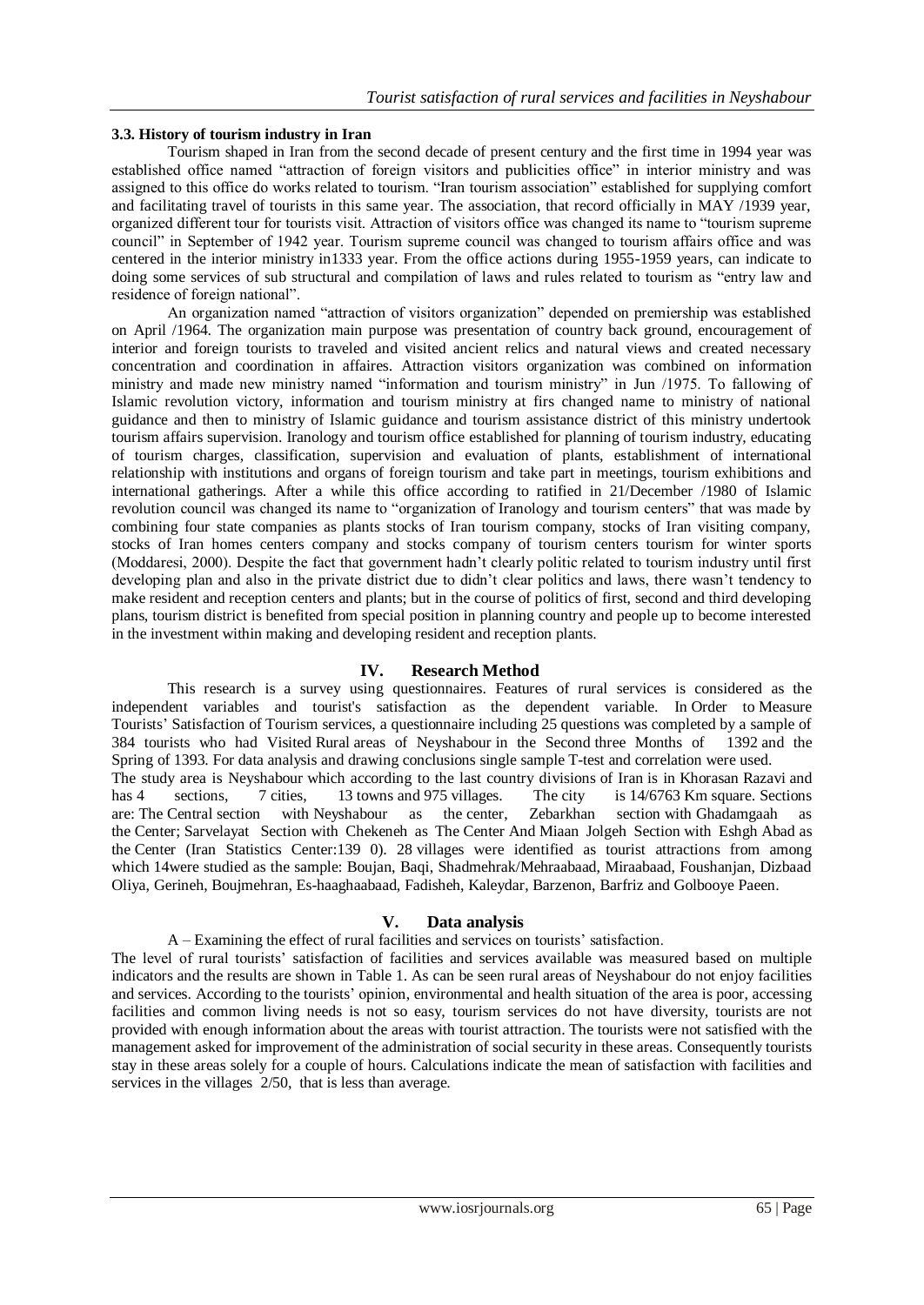| таже трансподной от гевроидения и не тетег от запядаетой этий гагантинея ана вет теся |                     |             |         |     |                    |      |              |
|---------------------------------------------------------------------------------------|---------------------|-------------|---------|-----|--------------------|------|--------------|
| <b>Items</b>                                                                          | <b>Very</b><br>high | <b>High</b> | Average | Low | <b>Very</b><br>low | Mean | SD           |
| Cleanliness, Beauty and attraction of the<br>Village Visited                          | 2                   | 21          | 106     | 119 | 128                | 2.06 | 0.94         |
| Residential And Welfare Facilities And Services (Inn,<br>Restaurant, Sanctuary,       | $\Omega$            | 17          | 112     | 165 | 83                 | 2.17 | 0.82         |
| General Services (Water, Power, etc.)                                                 | 12                  | 131         | 186     | 36  | 12                 | 3.25 | 0.79         |
| Public Transportation (Vehicles, Parking lots, )                                      | 8                   | 23          | 108     | 179 | 57                 | 2.32 | 0.87         |
| Security Services, (Police, Rescuers, etc.)                                           | $\Omega$            | 19          | 103     | 125 | 129                | 2.03 | 0.90         |
| Sports, Recreational and Cultural Facilities                                          | $\mathbf{0}$        | 17          | 99      | 195 | 65                 | 2.18 | 0.76         |
| Health Facilities (Clinic, )                                                          | $\mathbf{1}$        | 18          | 158     | 117 | 82                 | 2.30 | 0.88         |
| Healthiness Status (access to healthy water, public<br>restrooms, etc.)               | $\Omega$            | 21          | 112     | 191 | 52                 | 2.27 | 0.76         |
| Tourists guide And Rural Tourism Ads                                                  | 13                  | 31          | 101     | 146 | 84                 | 2.31 | 1.01         |
| Villagers' Hospitality                                                                | 16                  | 46          | 119     | 162 | 32                 | 2.6  | 0.095        |
| Access to various Tourism Services                                                    | $\Omega$            | 22          | 98      | 203 | 56                 | 2.20 | 0.77         |
| Management Of Tourism areas by the relevant<br>departments                            | 2                   | 45          | 135     | 161 | 34                 | 2.50 | 0.84         |
| number and quality of shopping places                                                 | 3                   | 43          | 154     | 132 | 45                 | 2.54 | 0.87         |
| The effect of the trip on Mental Happiness                                            | 54                  | 191         | 94      | 31  | 8                  | 3.66 | 0.89         |
| Willingness to Travel again to the Village Visited                                    | 51                  | 147         | 121     | 41  | 17                 | 3.46 | $\mathbf{1}$ |
| Length of Stay In The Village                                                         | $\overline{c}$      | 16          | 109     | 223 | 26                 | 2.3  | 0.69         |
| Total satisfaction with the trip to the village                                       | 41                  | 99          | 184     | 45  | 9                  | 3.3  | 0.90         |

**Table 1: Distribution of respondentson the level of satisfaction with rural facilities and services**

B - The relationship between tourism development and rural environmental degradation

In order to assess the relationship between the level of rural tourism facilities and services and the level of tourist satisfaction Pearson correlation test was used since measurement level of both variables is distance distance. The significance level (Sig) is 0.000 and less than the desired consistency (0/01), therefore,  $H_0$ hypothesis is rejected and the relationship between the two variables is confirmed. Also the correlation is0/598, which indicates a high degree of correlation. Thus, the hypothesis that assumed a relationship between the level of rural services and facilities and tourist satisfaction is confirmed. Table 2 shows the results of this test.

## **Table 2- Pearson test (relationship between tourist facilities and tourist satisfaction)**

| .                     | .<br>.               | .<br>. | .           | .<br>.<br>.                                  |                     |  |
|-----------------------|----------------------|--------|-------------|----------------------------------------------|---------------------|--|
| Type of $\mu$<br>test | samples<br>Number of |        | :orrelation | $\cdot$<br>$\sim$ .<br>Level<br>Significance | Desired consistency |  |
| Pearson               | 384                  | 0/598  |             | 0.000                                        | 0/01                |  |
|                       |                      |        | -47         |                                              |                     |  |

| Source: author's calculations |  |  |  |  |  |
|-------------------------------|--|--|--|--|--|
|-------------------------------|--|--|--|--|--|

According to Table 3 Coefficient of determination between the two variables (status of satisfaction and facilities and services for tourists) shows that 35 Percent of changes in the level of tourists' satisfaction is due to changes in the level of rural facilities. The level of satisfaction will increase with tourism-related facilities improvement.

**Table 3- Regression analysis**

## **(the relationship between tourism facilities and services and tourists' satisfaction)**

| Significance level | Adjusted coefficient of<br>termination |       | The correlation coefficient (R) |
|--------------------|----------------------------------------|-------|---------------------------------|
| $0.000\,$          | 0/354                                  | 0/357 | 0/598                           |

**Source: author's calculations**

## **VI. Conclusions And Suggestions**

The results obtained in this study show that:

Rural features and services are not in a good level and this shortage is one of the factors preventing growth and development of tourism. Despite the relatively high number of tourists in rural regions, the effect of tourism on the economic section of these towns has not been significant due to low stay time and short trips of some hours only, low level of rural features and services, and low investment in rural tourism. Despite the various shortcomings in the level of towns' features and services, tourists satisfaction was relatively high with travelling to these regionswith tourist attractions which is due to strong natural and religious and historical attractions in these areas, covering the shortcomings. Obviously, with appropriate planning and investment and optimized use of these regions rural tourism will grow significantly.